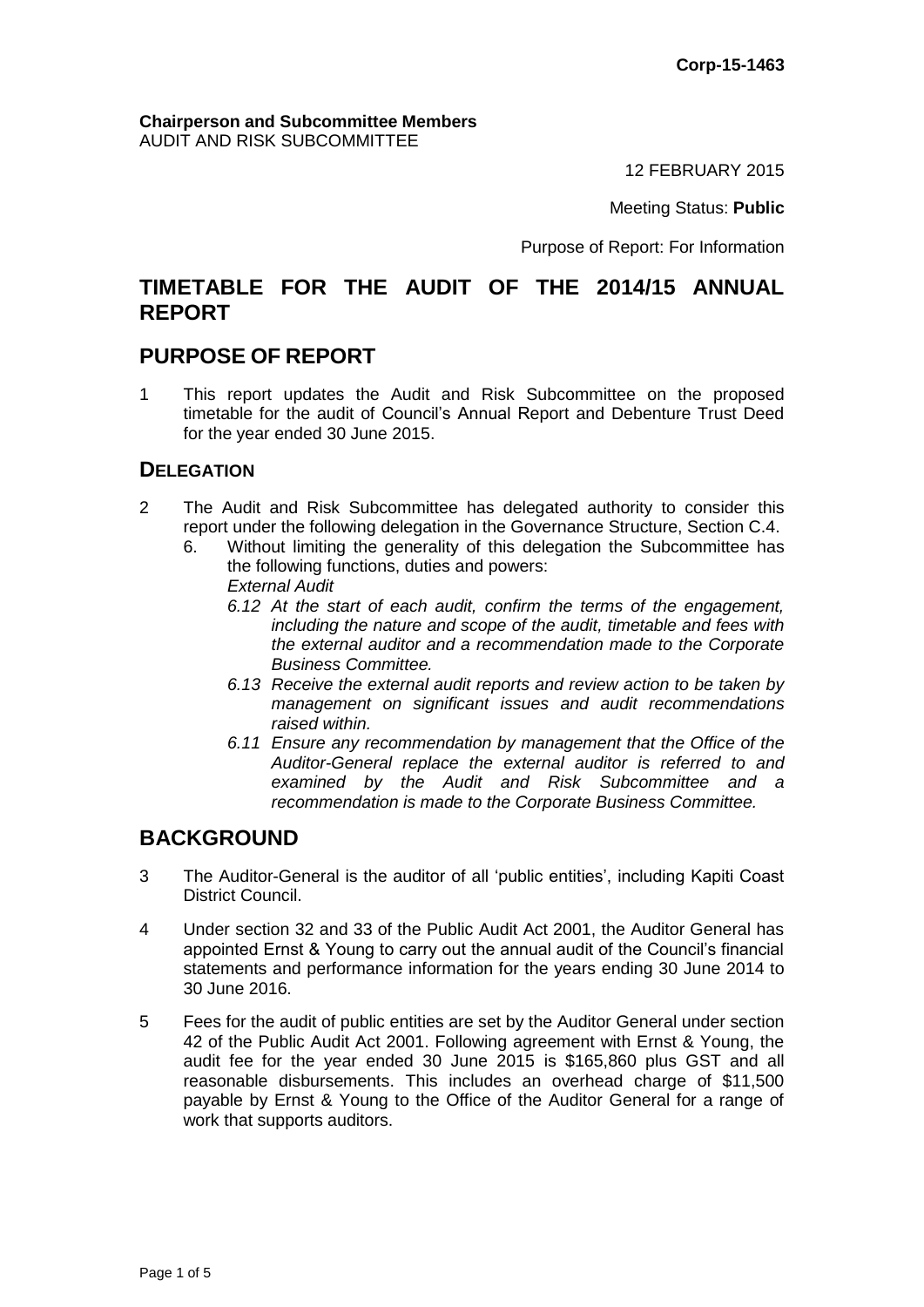- 6 In addition, Ernst & Young perform an annual audit of Council's Debenture Trust Deed. The agreed audit fee for the year ended 30 June 2015 is \$3,150 plus reasonable disbursements.
- 7 The nature and scope of these audit engagements are set out in the Letters of Engagement as approved by Ernst & Young, Council and Council's Trustee, Foundation Corporate Trust. The latter only being applicable to the audit of the Debenture Trust Deed.

# **CONSIDERATIONS**

## Audit Approach

8 Following agreement with Ernst & Young, the audit of the Council's financial statements and performance information for the year ended 30 June 2015 will be completed in two separate stages. Stage one comprises an audit of the financial statements for an 11 month period and stage two comprises an audit of the non-financial performance information and a full review of the draft 2014/15 Annual Report.

#### 9 Stage one includes:

A substantive audit of the draft financial statements for the eleven months ended 31 May 2015 including a draft financial overview and a draft Annual Report Disclosure Statement (Prudence Benchmarks). This is scheduled to take place from Monday 29 June 2015 to Friday 10 July 2015.

#### 10 Stage two includes:

- An analytical review of the financial results for the month of June 2015 and a review of the draft financial statements for the year ended 30 June 2015 including a draft financial overview and a draft Annual Report Disclosure Statement (Prudence Benchmarks). This is scheduled to take place from Monday 24 August 2015 to Friday 4 September 2015.
- A substantive audit of the non-financial performance information for the year ended 30 June 2015. This is scheduled to take place from Monday 24 August 2015 to Friday 4 September 2015.
- The audit of the Debenture Trust Deed for the year ended 30 June 2015 is scheduled to take place from Monday 24 August 2015 to Friday 28 August 2015.
- A detailed review of the draft Annual Report, including the Mayor's introduction, message from the Chief Executive and the message from Tāngata Whenua. This is scheduled to take place from Monday 24 August 2015 to Friday 11 September 2015.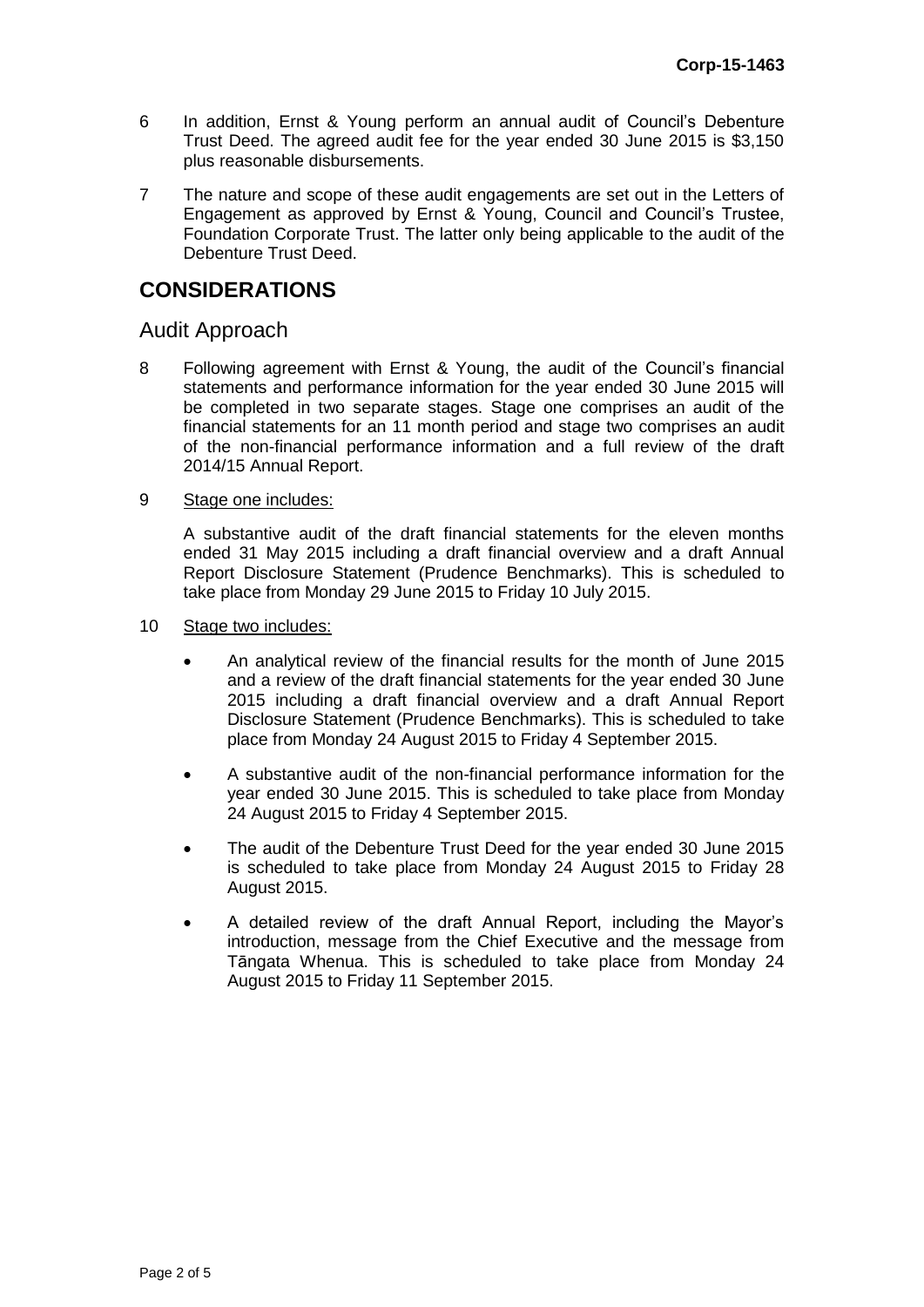## 2014/15 Annual Report Adoption Timetable

11 The table below sets out the scheduled dates of the Audit and Risk Subcommittee, Corporate Business Committee and Council meetings that are relevant to the audit and adoption on the 2014/15 Annual Report. Agenda items relevant to the 2014/15 Annual Report have been outlined.

| <b>Meeting of</b>                                                        | <b>Meeting Date</b>    | Agenda Items to include                                                                                                         |  |  |  |  |  |  |
|--------------------------------------------------------------------------|------------------------|---------------------------------------------------------------------------------------------------------------------------------|--|--|--|--|--|--|
| <b>Audit and Risk</b><br>Subcommittee                                    | Thursday<br>6 August   | For Information:                                                                                                                |  |  |  |  |  |  |
|                                                                          | 2015                   | 1. Draft Financial Statements for<br>the year ended 30 June 2015.                                                               |  |  |  |  |  |  |
|                                                                          |                        | Draft Financial Overview for the<br>2.<br>year ended 30 June 2015.                                                              |  |  |  |  |  |  |
|                                                                          |                        | 3.<br><b>Draft Annual Report Disclosure</b><br>Statement for the year ended 30<br>June 2015 (Mandatory Prudence<br>Benchmarks). |  |  |  |  |  |  |
| <b>Corporate Business</b><br>Committee                                   | Thursday<br>13 August  | For Information:                                                                                                                |  |  |  |  |  |  |
|                                                                          | 2015                   | <b>Finance Report for the year</b><br>1.<br>ended 30 June 2015                                                                  |  |  |  |  |  |  |
|                                                                          |                        | <b>Investment and Borrowing</b><br>2.<br>Report for the year ended 30<br><b>June 2015</b>                                       |  |  |  |  |  |  |
| <b>Audit and Risk</b><br>Tuesday<br>Subcommittee<br>29 September<br>2015 |                        | For Information:                                                                                                                |  |  |  |  |  |  |
|                                                                          |                        | 1. Ernst and Young's Closing<br><b>Report to the Audit and Risk</b><br>Subcommittee for the year<br>ended 30 June 2015.         |  |  |  |  |  |  |
|                                                                          |                        | 2. Ernst & Young's Report on<br>Control Findings for the year<br>ended 30 June 2015.                                            |  |  |  |  |  |  |
|                                                                          |                        | Draft Annual Report for the year<br>3.<br>ended 30 June 2014/15.                                                                |  |  |  |  |  |  |
| <b>Corporate Business</b><br>Committee                                   | Thursday<br>8 October  | For Decision:                                                                                                                   |  |  |  |  |  |  |
|                                                                          | 2015                   | Review and recommend adoption of<br>the 2014/15 Annual Report to<br>Council.                                                    |  |  |  |  |  |  |
| Council                                                                  | Thursday<br>15 October | For Decision                                                                                                                    |  |  |  |  |  |  |
|                                                                          | 2015                   | Review and adopt the 2014/15<br>Annual Report.                                                                                  |  |  |  |  |  |  |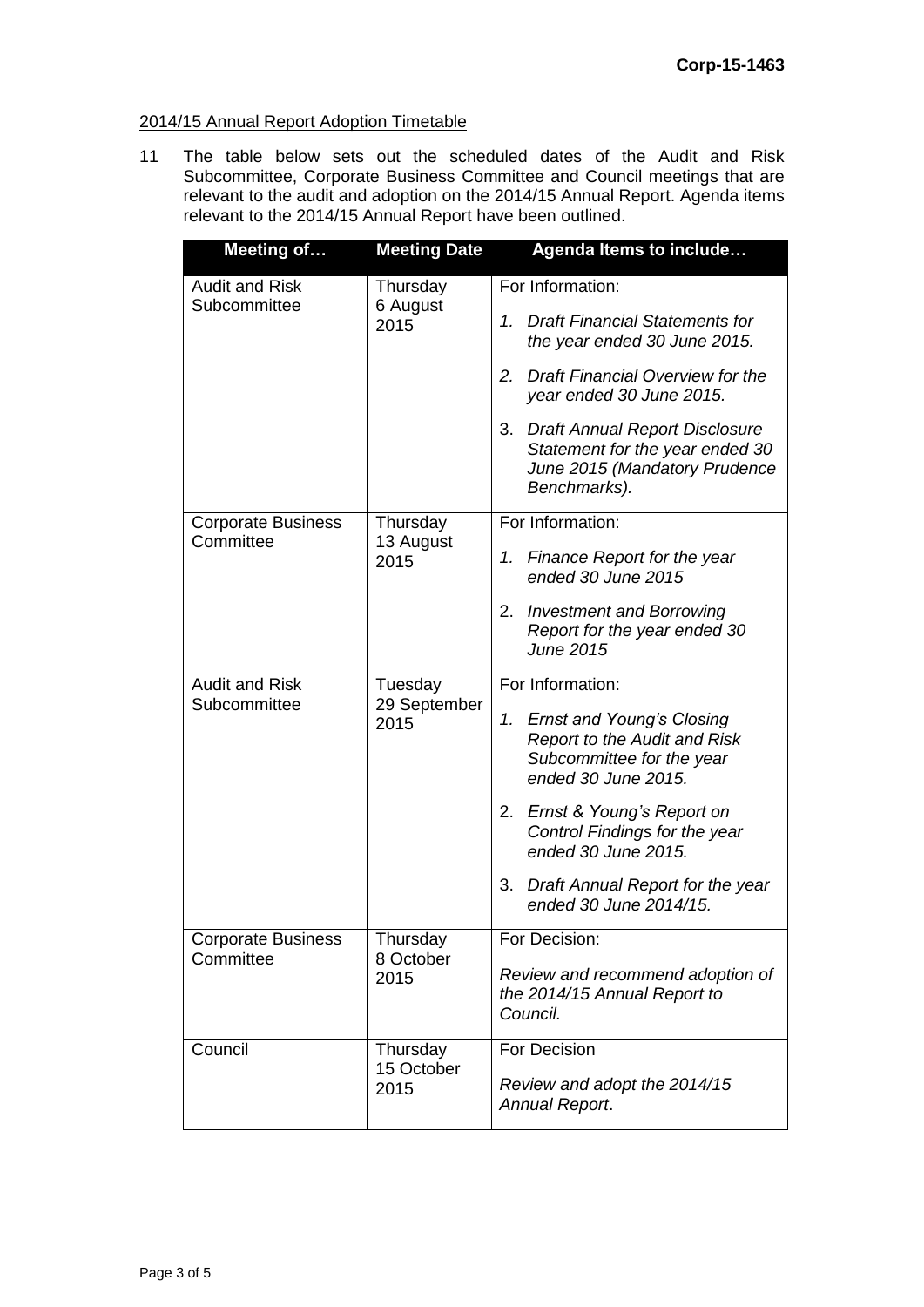12 The table below summarises the combined timings of both the audit process and the Council meetings at which the audit outputs are tabled for information and or decision-making purposes, which will result in the adoption of the Annual Report.

Summary table of audit processes and related Council meetings

| w/c Mon                                                    | 29 Jun 6 Jul | 13 Jul | 20 Jul | 27 Jul | 3 Aug | 10 Aug 17 Aug 24 Aug 31 Aug 7 Sep |  | 14 Sep 21 Sep 28 Sep 5 Oct |  | 12 Oct |
|------------------------------------------------------------|--------------|--------|--------|--------|-------|-----------------------------------|--|----------------------------|--|--------|
| <b>Ernst &amp; Young Audit</b>                             |              |        |        |        |       |                                   |  |                            |  |        |
| Stage 1                                                    |              |        |        |        |       |                                   |  |                            |  |        |
| Substantive audit and draft Prudence Benchmarks            |              |        |        |        |       |                                   |  |                            |  |        |
| Stage 2                                                    |              |        |        |        |       |                                   |  |                            |  |        |
| Analytical review and draft review of financial statements |              |        |        |        |       |                                   |  |                            |  |        |
| Substantive audit of non-financial performance information |              |        |        |        |       |                                   |  |                            |  |        |
| Audit of Debenture Trust Deed                              |              |        |        |        |       |                                   |  |                            |  |        |
| Detailed review of draft Annual Report                     |              |        |        |        |       |                                   |  |                            |  |        |
| <b>Council Meetings</b>                                    |              |        |        |        |       |                                   |  |                            |  |        |
| Audit and Risk Subcommittee                                |              |        |        |        |       |                                   |  |                            |  |        |
| Corporate Business Committee                               |              |        |        |        |       |                                   |  |                            |  |        |
| Council                                                    |              |        |        |        |       |                                   |  |                            |  |        |